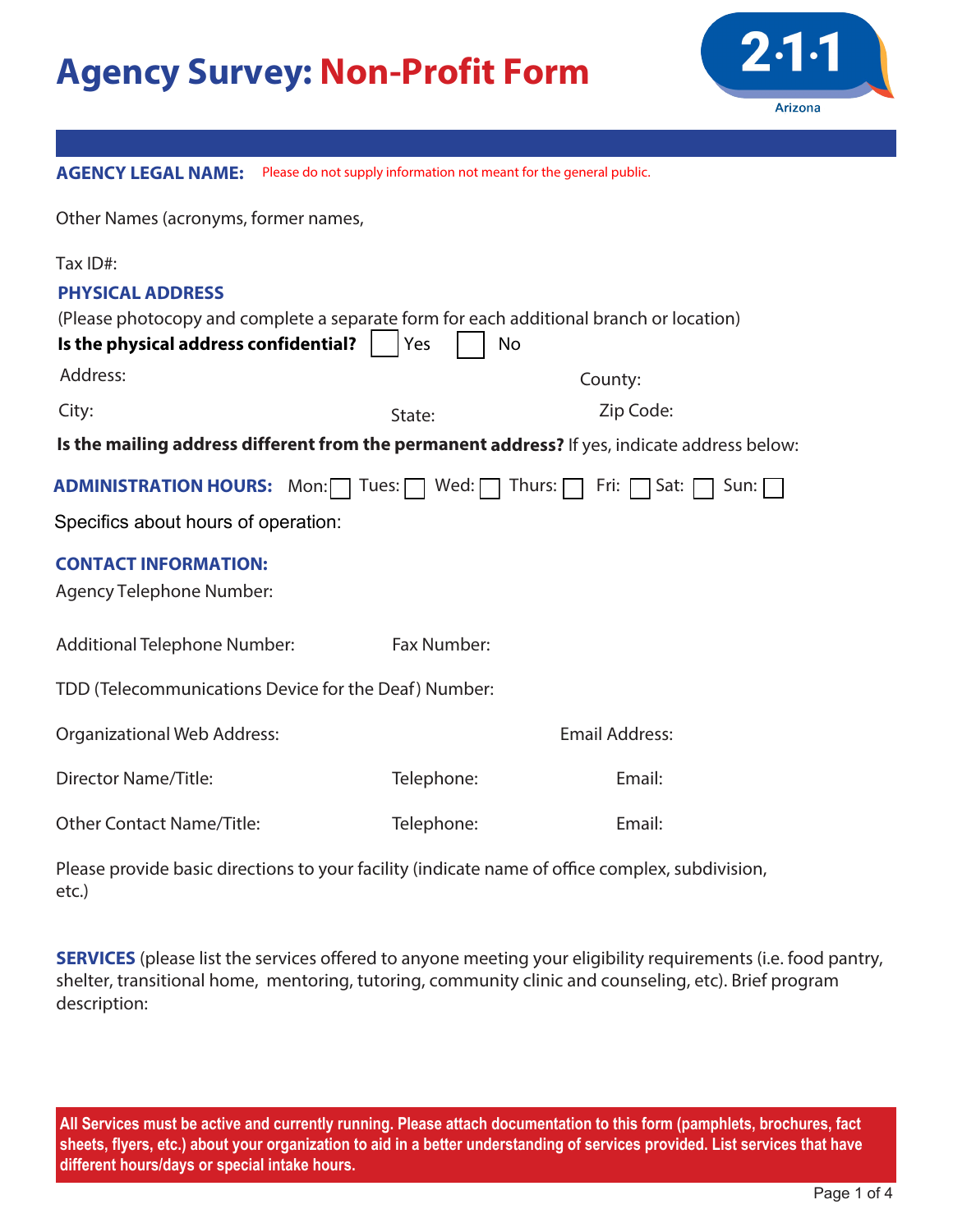

SERVICE HOURS: Days:□ Mon □ Tue □ Wed □ Thu □ Fri □ Sat □ Sun Other: (specify) Additional information about service hours:

**ELIGIBILITY** Who is eligible for your services? Please list below:

**INTAKE** What are your intake procedures? Please list below:

**REQUIRED DOCUMENTATION:**

| $\Box$ Sliding scale fee $\Box$ Other (specify)<br>$\Box$ No Fee $\Box$ Straight Fee (specify)<br>Payment subsidies accepted: □ Medicaid □ Medicare □ AHCCCS □ Private Insurance<br>Scholarships available |                |                               |     |  |  |  |  |
|------------------------------------------------------------------------------------------------------------------------------------------------------------------------------------------------------------|----------------|-------------------------------|-----|--|--|--|--|
| <b>LANGUAGES</b> what languages are routinely spoken by your staff?                                                                                                                                        |                |                               |     |  |  |  |  |
| $\Box$ English only                                                                                                                                                                                        | $\Box$ Spanish | $\Box$ American Sign Language |     |  |  |  |  |
| $\Box$ Other (specify)<br>Do you distribute literature available in Spanish?                                                                                                                               |                | Yes                           | No. |  |  |  |  |
| Are Interpretation/translation services available?                                                                                                                                                         |                | Yes                           | No  |  |  |  |  |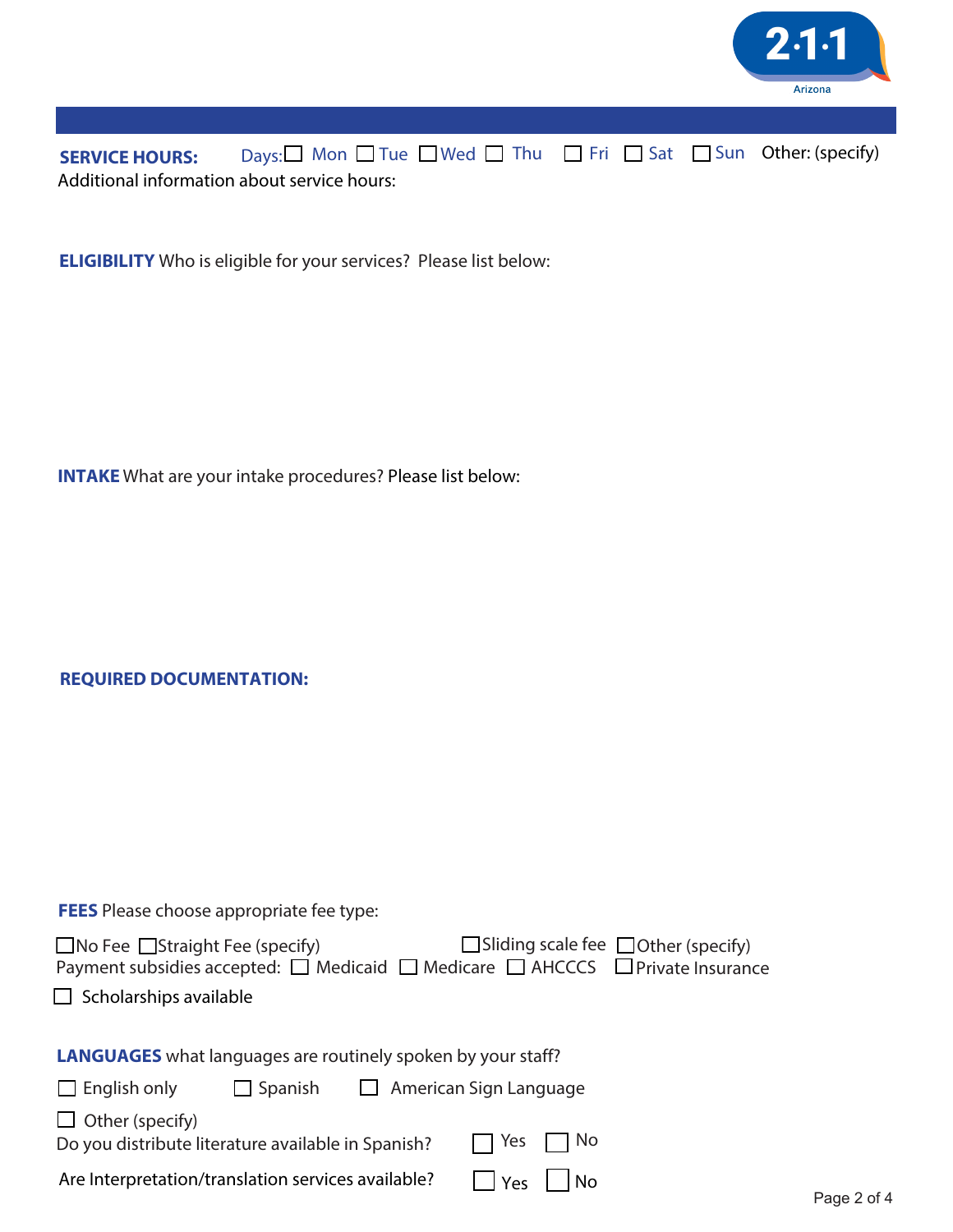

**SERVICE AREA** Please list the area(s) you serve:

If you are restricted to specific cities, counties or zip codes, please indicate them:

## **ORGANIZATIONAL STATUS**

Please check the answer that indicates your agency's organizational status:

| $\Box$ City/Town Government $\Box$ County Government $\Box$ Faith-based Nonprofit $\Box$ Federal Government |  |
|-------------------------------------------------------------------------------------------------------------|--|
| $\Box$ For Profit $\Box$ Nonprofit $\Box$ State Government $\Box$ Tribal Government $\Box$ Other (specify)  |  |

| If your organization meets the criteria to be included in our written products or publications, |  |
|-------------------------------------------------------------------------------------------------|--|
| <b>do you wish to be considered for inclusion?</b> $\Box$ Yes $\Box$ No                         |  |

**Do you wish to be included on our 211 Arizona website?** Nes  $\Box$  No

| Does your organization discriminate in providing service or volunteer opportunities based on |
|----------------------------------------------------------------------------------------------|
| race, ethnicity or religion? $\Box$ Yes $\Box$ No                                            |

|                   | Is your business home-based or is there a separate facility from which you conduct business? |  |
|-------------------|----------------------------------------------------------------------------------------------|--|
| $\Box$ Home-based | $\Box$ Separate facility                                                                     |  |

We meet all the Federal, State and Local laws, requirements and regulations including fire, health and zoning codes. To the best of my knowledge, all of the preceding information is correct.

Name: (please type) \_\_\_\_\_\_\_\_\_\_\_\_\_\_\_\_\_\_\_\_\_\_\_\_\_\_\_

| - 下江山 -<br>۱+۱۵۰<br>$\sim$<br>$\sim$ |
|--------------------------------------|
|--------------------------------------|

Email or fax applications to: 211Arizona@CrisisNetwork.org Fax: 602-263-0979 https://211arizona.org/get-listed/

Mail applications to: 2-1-1 Arizona 1275 W Washington St., Ste 210 Tempe AZ 85281-1859